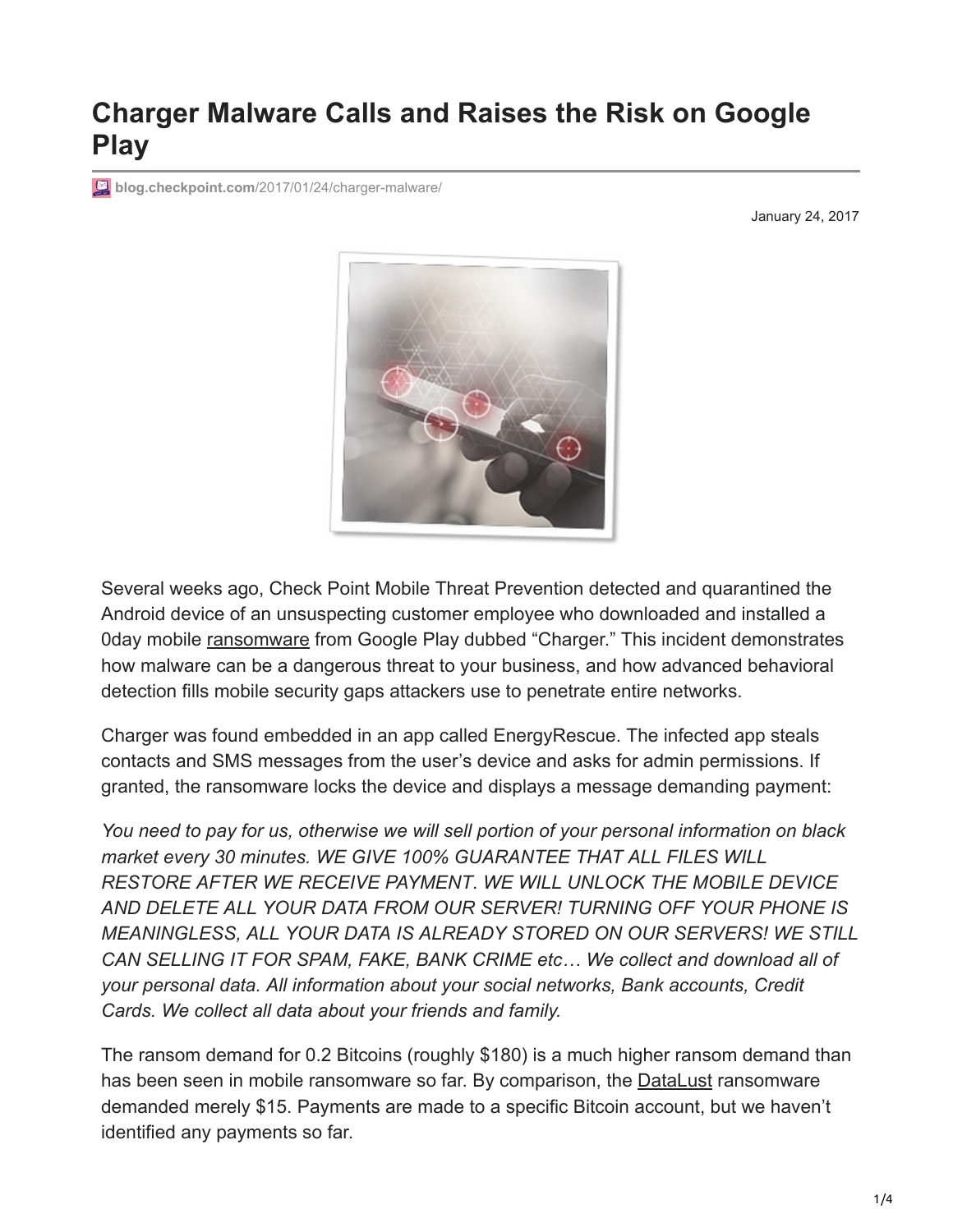```
public static string Fingerprint = "{2D592824-48DE-49F8-8F96-A40B3904C794}";
public static string OperatingSystem = Utility.GetOSInfo();
private static string MachineName = Environment.MachineName;
private static string BotVersion = Utility.GetVersionInfo();
```
Adware commonly found on Play collects profits from ad networks, but mobile ransomware inflicts direct harm to users. Like FakeDefender and [DataLust,](http://blog.checkpoint.com/2016/03/25/in-the-wild-mobile-security-observations-from-the-check-point-research-team-7/) Charger could be an indicator of a wider effort by mobile malware developers to catch up with their PC ransomware cousins.

Similar to other malware seen in the past, Charger checks the local settings of the device and does not run its malicious logic if the device is located in Ukraine, Russia, or Belarus. This is likely done to keep the developers from being prosecuted in their own countries or being extradited between countries.

Most malware found on Google Play contains only a dropper that later downloads the real malicious components to the device. Charger, however, uses a heavy packing approach which it harder for the malware to stay hidden, so it must compensate with other means. The developers of Charger gave it everything they had to boost its evasion capabilities and so it could stay hidden on Google Play for as long as possible.

The malware uses several advanced techniques to hide its real intentions and makes it harder to detect.

- It encodes strings into binary arrays, making it hard to inspect them.
- It loads code from encrypted resources dynamically, which most detection engines cannot penetrate and inspect. The dynamically-loaded code is also flooded with meaningless commands that mask the actual commands passing through.
- It checks whether it is being run in an emulator before it starts its malicious activity. PC malware first introduced this technique which is becoming a trend in mobile malware having been adopted by several malware families including Dendroid.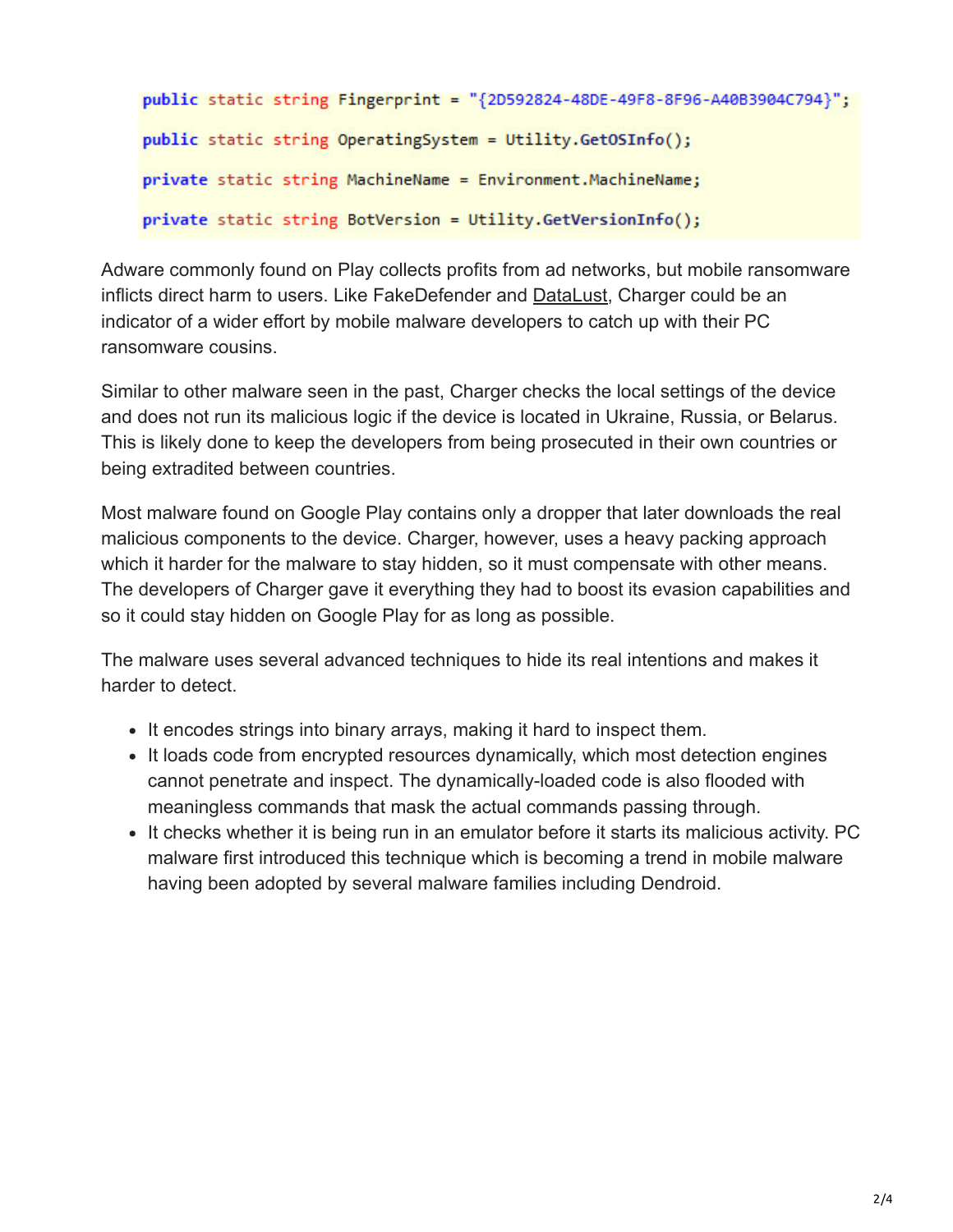

## ADDITIONAL INFORMATION

Email yujoship@gmail.com yujoship@gmail.com

| Updated                                 | <b>Installs</b>                                          | <b>Current Version</b>             |
|-----------------------------------------|----------------------------------------------------------|------------------------------------|
| December 20, 2016                       | 1,000,000 - 5,000,000                                    | 3.4.3                              |
| <b>Requires Android</b><br>4.0.3 and up | <b>Content Rating</b><br>PEGI <sub>3</sub><br>Learn more | <b>Permissions</b><br>View details |
| Report<br>Flag as inappropriate         | Offered By<br>yu tongshi                                 |                                    |
| Developer                               |                                                          |                                    |

*Emulator and location conditions for the malware's activity*

[Check Point Mobile Threat Prevention](https://www.checkpoint.com/products/mobile-threat-prevention/) customers are protected from Charger and similar malware.